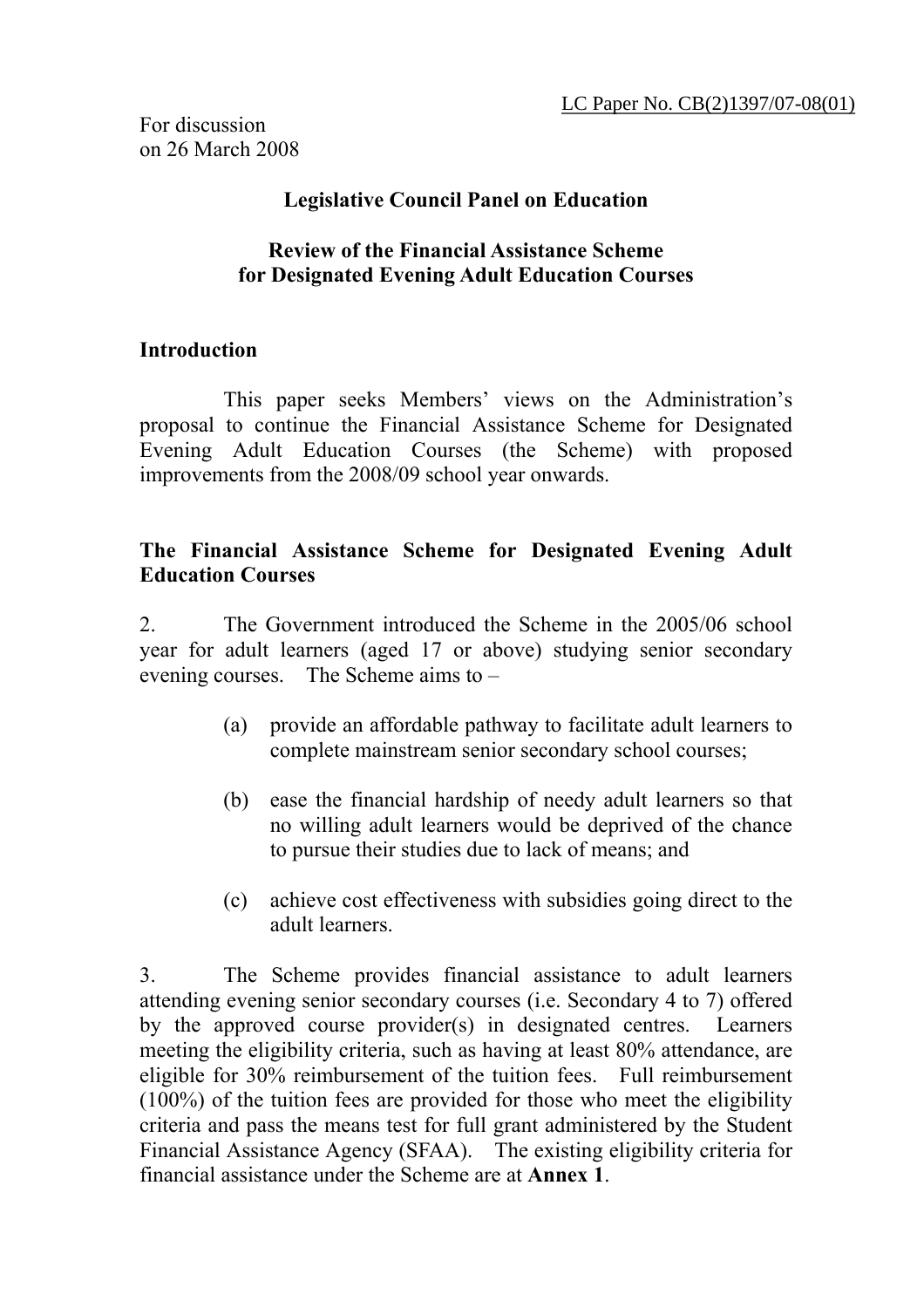4. The Administration undertook to review the Scheme in the third year of its operation (i.e. the 2007/08 school year) with regard to its demand and effectiveness, when seeking funding approval from the Finance Committee in May 2005. We have reviewed the Scheme and the key findings are set out in the ensuing paragraphs.

## *Continuous demand for evening mainstream secondary courses*

5. In recent years, the Government has provided a range of programmes such as Project Yi Jin, Skills Upgrading Scheme, Continuing Education Fund, etc for adult learners. However, there is a continuous demand from adult learners, in particular working adults and new immigrants who did not have the opportunity to receive basic education in Hong Kong in the past, to pursue secondary education by attending evening mainstream secondary courses.

6. Since the 2005/06 school year, the enrolment figures for mainstream evening secondary schools (including approved courses under the Scheme and courses offered by private evening schools) have hovered around 5 000 each year. The enrolment figures, with those under the Scheme and its share of total enrolment shown in brackets, are tabulated below –

|             | <b>Enrolment</b> |                           |                        |                           |
|-------------|------------------|---------------------------|------------------------|---------------------------|
| School year | $S1-S3$          | $S4-S5$                   | $S6-S7$                | <b>Total</b>              |
| 2005/06     | 336              | 3 8 5 4                   | 820                    | 5 0 1 0                   |
|             |                  | $(931 \text{ or } 24\%)$  | $(0 or 0\%)$           | $(931 \text{ or } 19\%)$  |
| 2006/07     | 361              | 3673                      | 718                    | 4 7 5 2                   |
|             |                  | $(1028 \text{ or } 28\%)$ | $(27 \text{ or } 4\%)$ | $(1\ 055\ or\ 22\%)$      |
| 2007/08     | 360              | 4 1 3 2                   | 457                    | 4 9 4 9                   |
|             |                  | $(993 \text{ or } 24\%)$  | $(25 \text{ or } 5\%)$ | $(1018 \text{ or } 21\%)$ |

Out of the 5 000 students currently studying in mainstream evening secondary schools, over 1 000 of them, as indicated by figures in brackets in the above table, are studying courses under the Scheme. Based on a survey conducted by the approved course provider, over half of its students enrolled in the course so as to satisfy job requirements or to facilitate them to change jobs.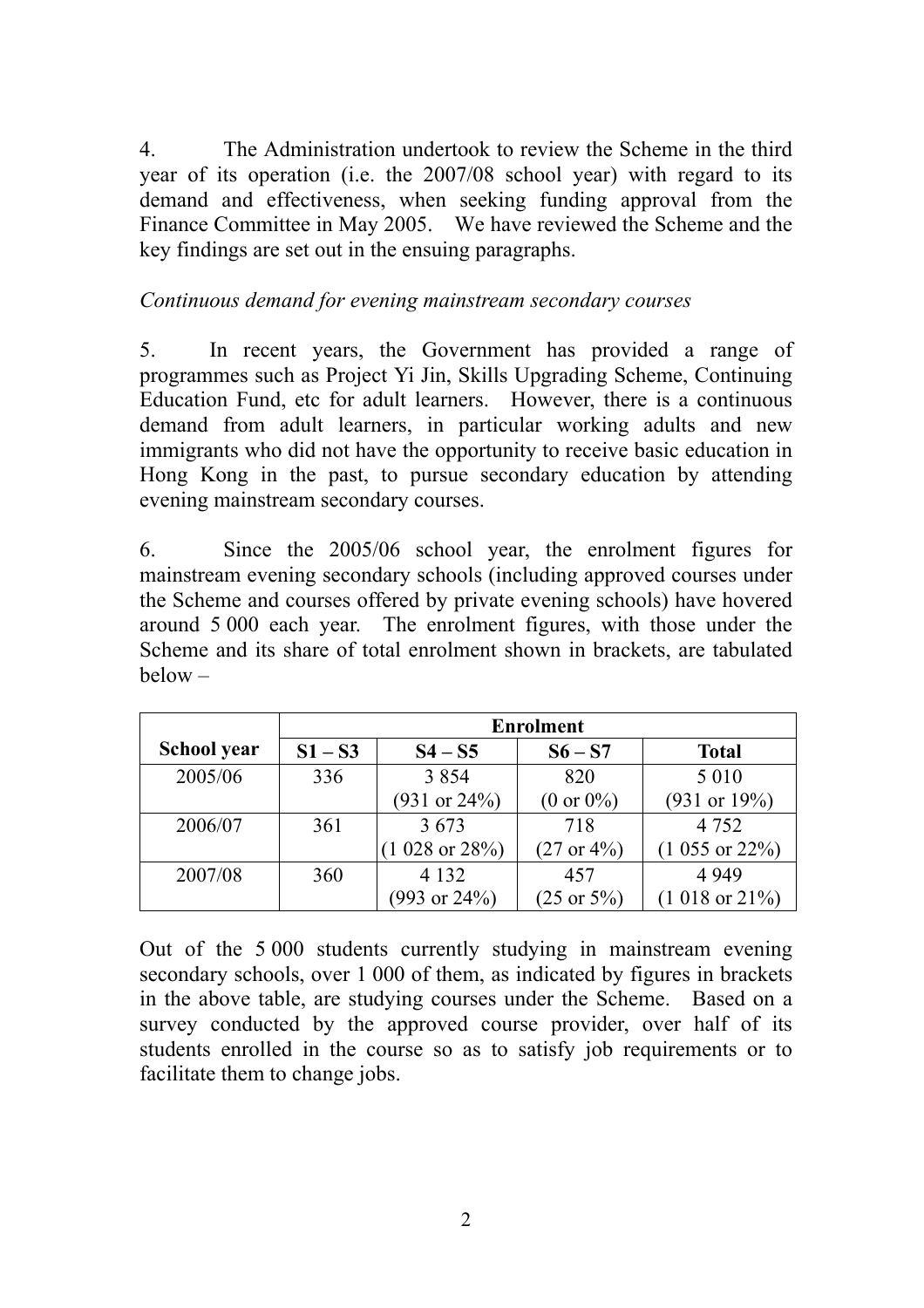#### *Effectiveness of the Scheme*

7. The overall drop out rate of adult learners of the Scheme for 2005/06 and 2006/07 school years was 31% and 30% respectively. For those who have completed the courses in these two school years, 73% of them met the minimum attendance rate and were successful in getting 30% or full tuition fee reimbursement. In other words, about 50% of those who enrolled in the secondary courses under the Scheme were able to meet the minimum attendance requirement and were eligible for financial assistance. According to information provided by the approved course provider, out of the students who sat for the Hong Kong Certificate of Education Examination in the 2006/07 school year, almost 10% attained the basic requirements to study Secondary 6.

8. To enhance our support to the Scheme, the Administration has arranged to reimburse rental charges to the approved course provider in respect of the designated centres running evening secondary courses under the Scheme. The expenditure was \$0.8 million in 2006/07 school year. With this enhanced support, the approved course provider is able to lower its operating costs and keep the tuition fees at a reasonably low level without affecting the quality of the courses provided. The tuition fees of evening secondary courses in the 2007/08 school year are as follows –

|                                 | Tuition fees (per annum)    |                             |                             |  |  |
|---------------------------------|-----------------------------|-----------------------------|-----------------------------|--|--|
| <b>Courses</b>                  | <b>Secondary</b><br>$1 - 3$ | <b>Secondary</b><br>$4 - 5$ | <b>Secondary</b><br>$6 - 7$ |  |  |
| As provided under<br>the Scheme | NA                          | \$8,500                     | \$10,600                    |  |  |
| Other courses                   | $$7,200-$<br>\$9,400        | $$6,000-$<br>\$15,600       | $$8,400-$<br>$$15,740$      |  |  |

9. Most of the adult learners enrolled in evening secondary courses under the Scheme are working adults earning a meager salary due to their low academic educational background, and are in need of financial assistance for their studies. According to a survey conducted by the approved course provider, over 76% of its students earn less than \$8,000 per month.

10. Most of the students pursue evening adult education courses and join the Scheme for job-related reasons. The completion of secondary education will enable these adult learners to attain the basic academic qualification for further education and/or employment purposes. The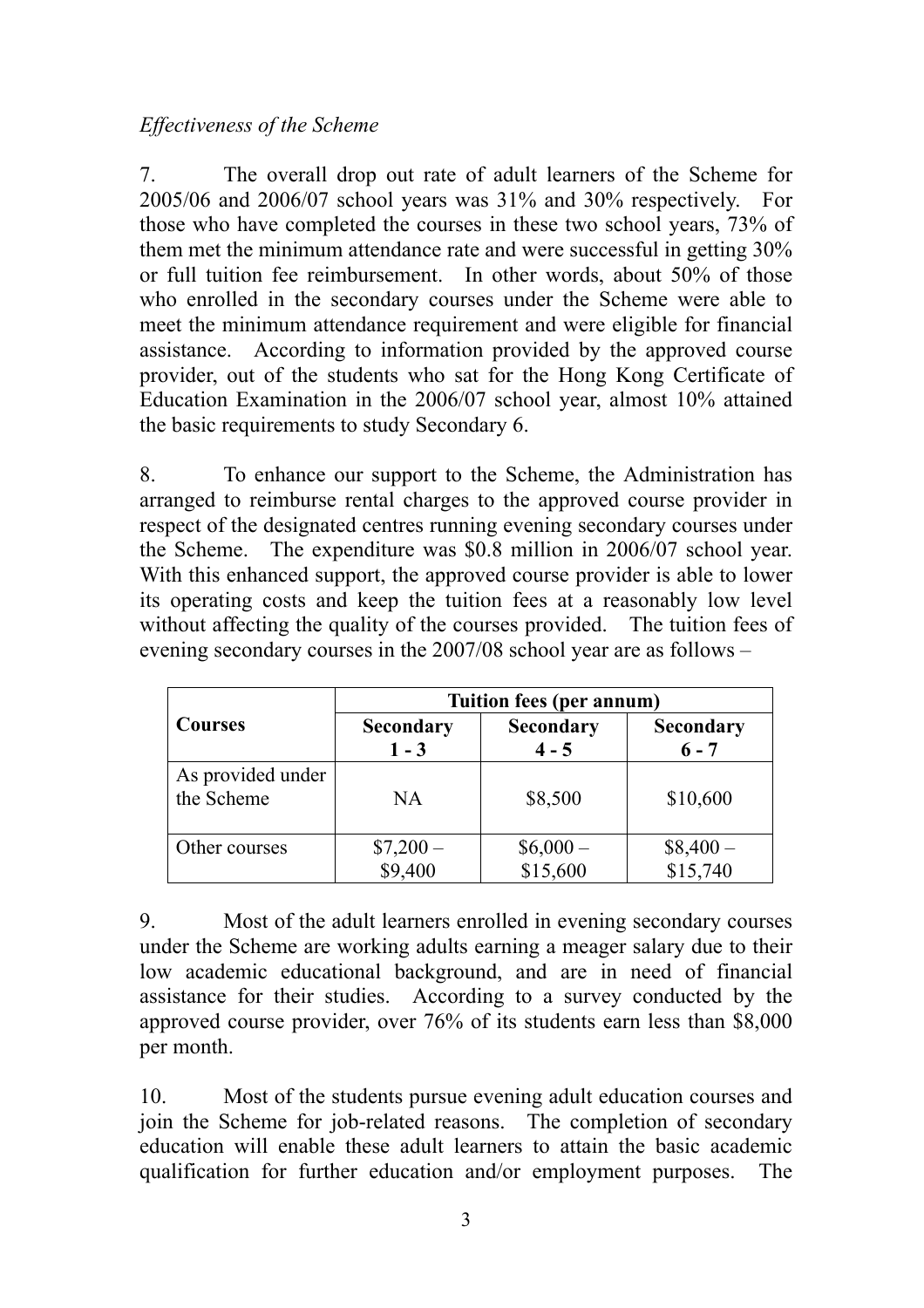provision of financial assistance has reduced their financial burden and provided them an incentive to complete the course.

# **PROPOSAL**

11. In view of the continuing demand for evening adult secondary education, the Administration recommends that the existing Scheme be continued. In addition, it is proposed that the following improvements be implemented from the 2008/09 school year onwards –

- (a) to extend the scope of the Scheme to cover junior secondary courses, i.e. Secondary 1 to 3; and
- (b) to add a 50% tuition fee reimbursement assistance level.

# **JUSTIFICATIONS**

*Extension of the scope to cover junior secondary levels* 

12. Among the above-mentioned 5 000 adult learners in mainstream evening secondary schools, about 350 per year are studying in the junior secondary courses. These adult learners including new arrivals from the Mainland prefer to start their secondary education from the junior level which will provide them with a more solid foundation to ensure a higher chance of success in the senior secondary level. With a poor academic background and earning relatively low income in general, they are in need of financial assistance to pursue their studies. We propose to extend the scope of the Scheme to cover junior secondary courses, i.e. Secondary 1 to 3 to benefit these adult learners as well. It is estimated that about 300 adult learners will benefit from the extension per year.

## *Introducing an additional subsidy level*

13. At present, a student of a four-member family will be able to get 100% tuition fee reimbursement if his/her gross family income is less than \$8,291 per month in the 2007/08 school year, subject to his/her meeting the attendance requirement. If his/her family income exceeds this limit, he/she will get a 30% tuition fee reimbursement. In our discussion with the students, they have reflected that there would be scope for strengthening financial assistance for students of low-income families. To respond to this need, we recommend adding another subsidy level by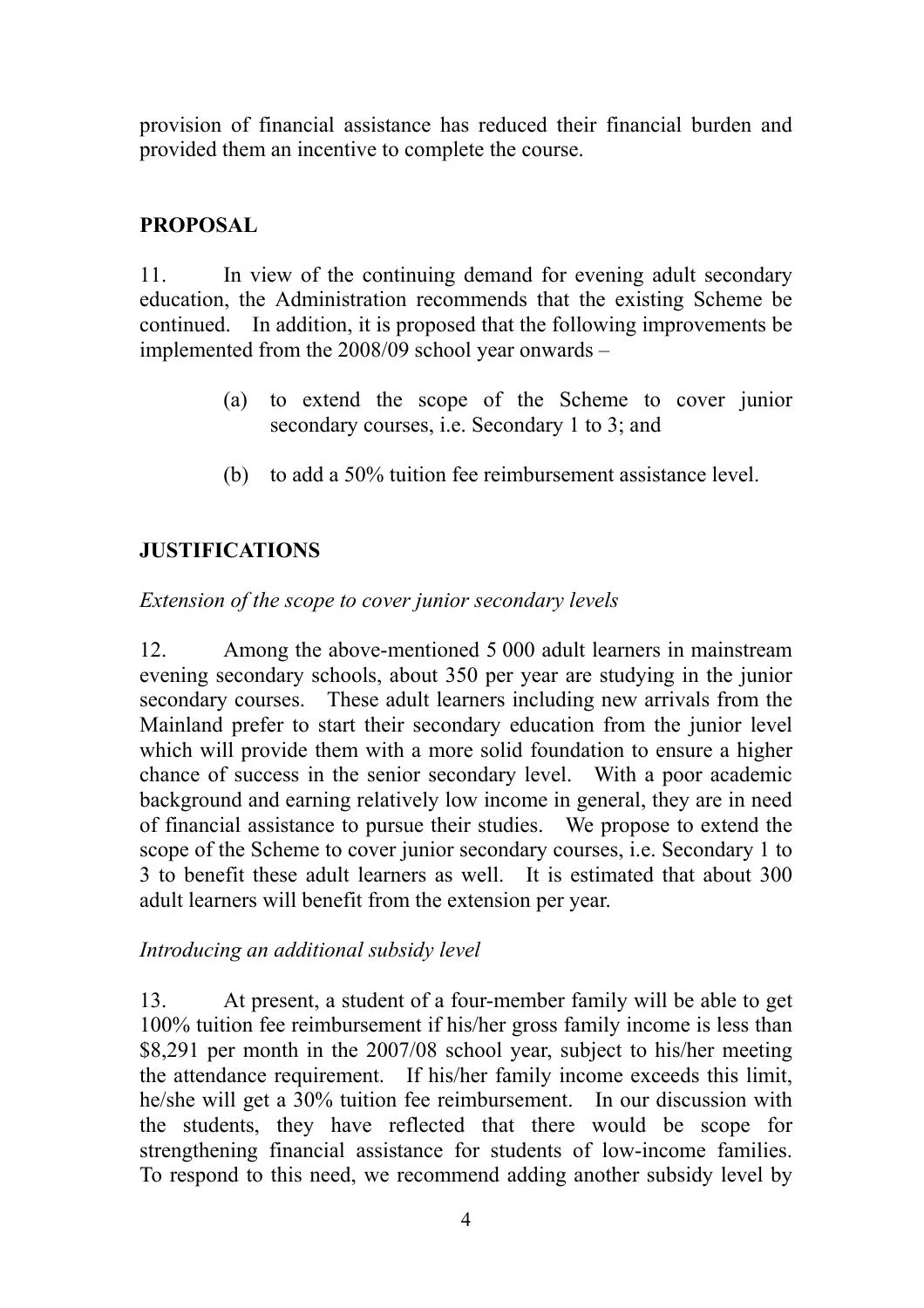introducing the standard means test for half grant currently administered by SFAA for daytime senior secondary students. Under this new arrangement, students from a four-member family meeting the attendance requirements and whose family income falls between \$8,291 and \$22,140 per month will be eligible for a 50% tuition fee reimbursement. The eligibility criteria for financial assistance under the improved Scheme are at **Annex 2**.

## **FINANCIAL IMPLICATIONS**

14. With the proposed extension of coverage to include junior secondary levels and introduction of a 50% tuition fee reimbursement assistance level with effect from the 2008/09 school year, it is estimated that the expenditure to provide financial assistance to the adult learners under the Scheme will be about \$3.1 million per year starting from 2009-10. It is projected that about 1 500 learners will benefit from the enhanced scheme each year.

15. In 2005, the Finance Committee approved a commitment of \$36 million under Head 173 Student Financial Assistance Agency for the Scheme. It is estimated that there will be an unspent balance of about \$29 million by the end of 2007/08 school year. We will seek the approval of the Finance Committee to expand the ambit of the existing Scheme to implement the proposed improvements with effect from the 2008/09 school year.

16. Regarding the administrative costs and the reimbursement of rental charges for the course provider to run the courses at designated centres, the Education Bureau will continue to absorb them using its existing resources.

## **IMPLEMENTATION**

17. Subject to Finance Committee's approval of the proposal, we will conduct an open invitation exercise to select suitable non-profit-making course provider(s) to operate the enhanced Scheme since the service agreement with the existing approved course provider will expire in August 2008. The SFAA will continue to be responsible for processing applications and disbursing subsidy to adult learners under the Scheme.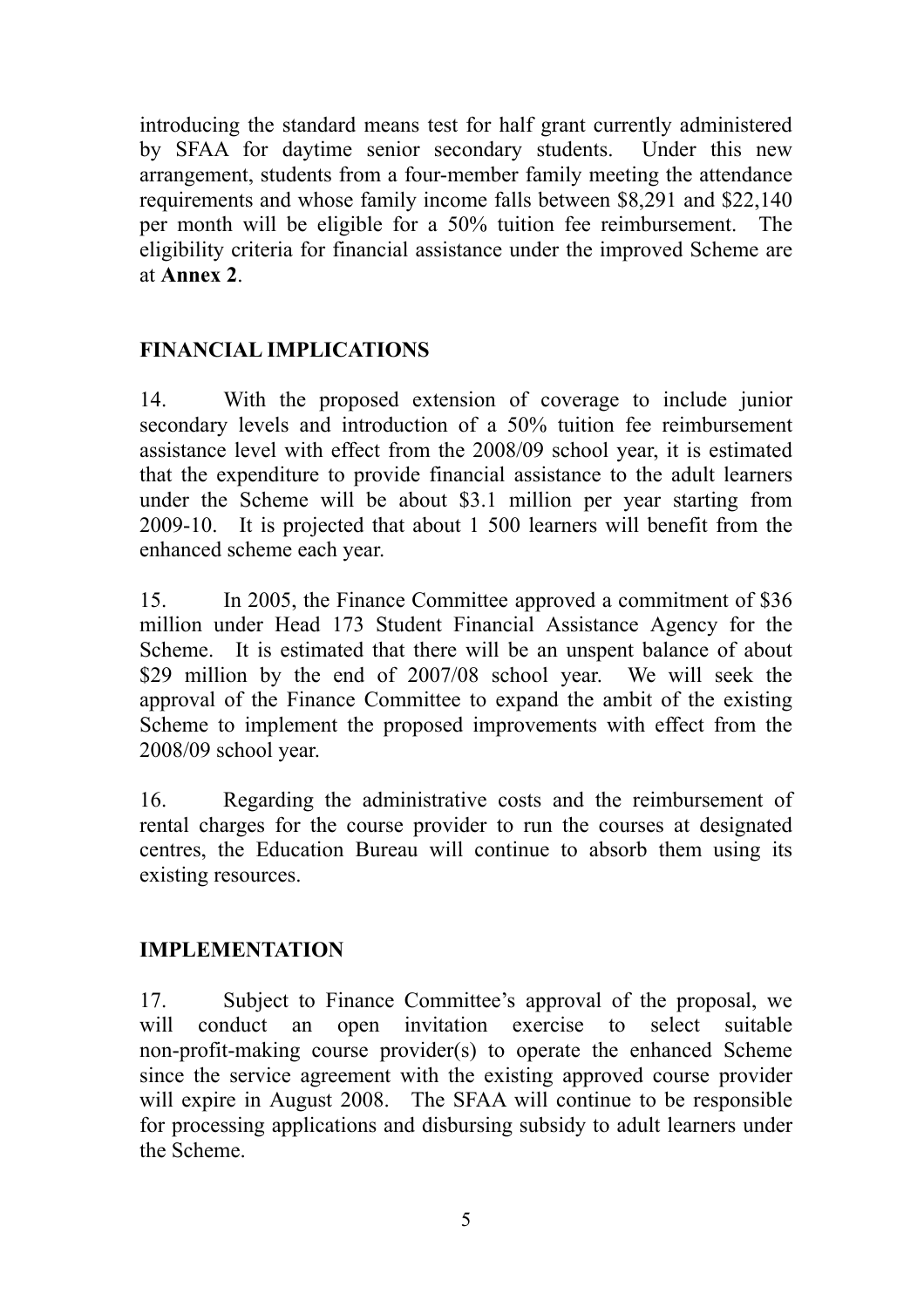18. The New Senior Secondary (NSS) Curriculum will be implemented from Secondary 4 from the 2009/10 school year. We will require the approved course provider(s) to adopt the NSS Curriculum correspondingly.

# **PUBLIC CONSULTATION**

19. The proposed amendments to the existing Scheme are made having considered the views of the Concern Group for Former Government Evening Schools.

# **BACKGROUND INFORMATION**

20. With the availability of a diversity of courses for adult learners, and in the wake of the declining enrolment of the government-run evening adult education courses, the Administration contracted out these courses to two course providers to operate with government subvention in September 2003. Upon the completion of the two-year service contract at the end of August 2005, the Scheme was introduced to provide financial assistance to the adult learners to continue pursuing their mainstream evening senior secondary courses. The mode of operation and amount of subsidy associated with evening adult secondary courses for adult learners for the 2002/03 to 2008/09 school years are summarized in **Annex 3**.

## **ADVICE SOUGHT**

21. Subject to Members' views on the proposal set out in paragraph 11 above, we will seek the Finance Committee's approval in April 2008 to expand the ambit of the existing Scheme to implement the proposed improvements.

Education Bureau March 2008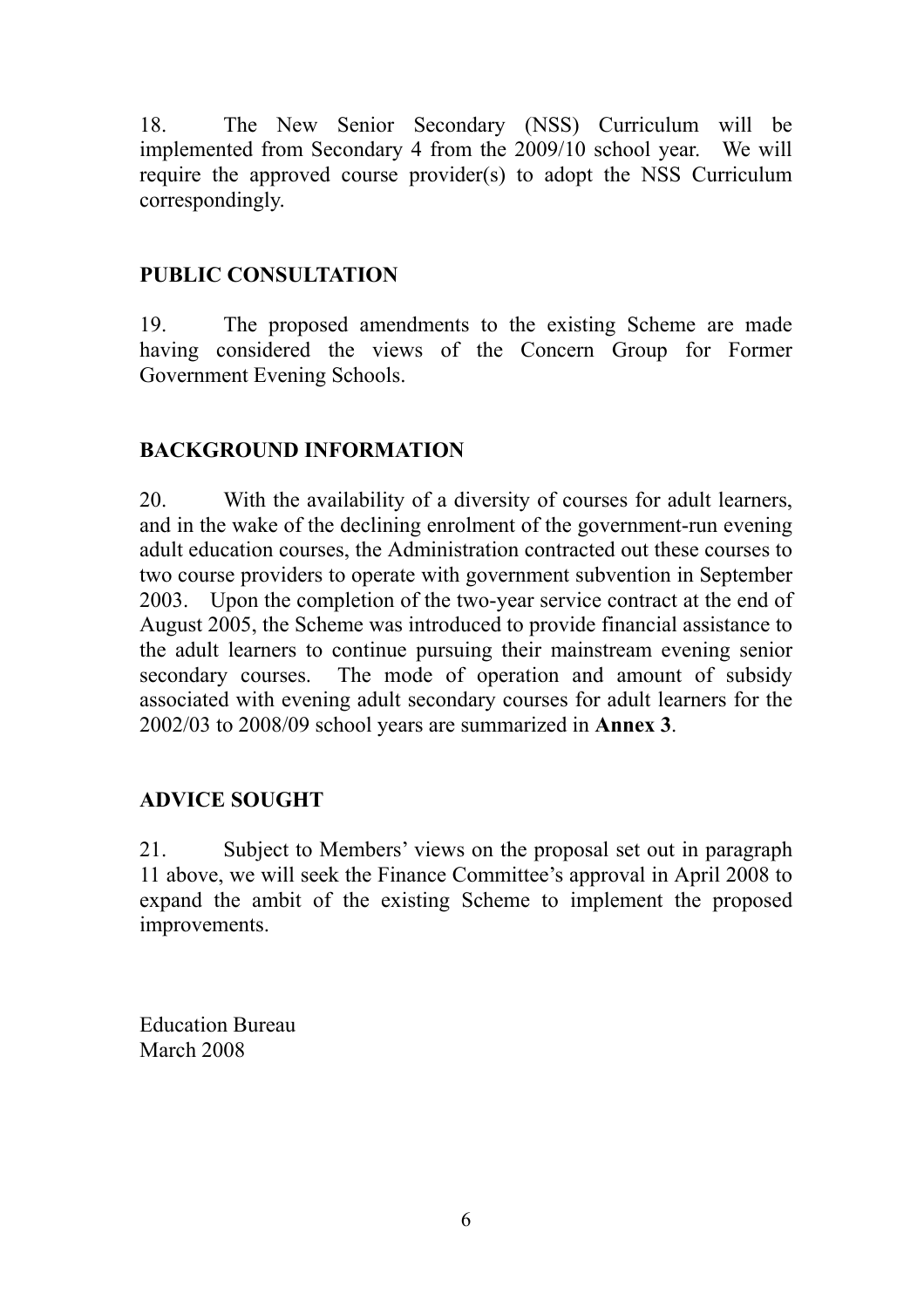# **Existing Eligibility Criteria for the Financial Assistance Scheme for Designated Evening Adult Education Courses**

- The eligibility criteria for receiving assistance under the Scheme are as follows –
	- (a) applicants should be aged 17 or above;
	- (b) eligibility is restricted to designated senior secondary courses that are quality-assured and commissioned by the Education Bureau;
	- (c) subsidies are provided on reimbursement basis whereby learners are required to attain the following minimum attendance requirements –
		- i) at least 80% attendance; or
		- ii) at least 60% attendance plus an overall pass in the final examination; or
		- iii) at least 60% attendance plus inclusion of an exemption for the remaining 20% attendance to be proved by prescribed means including medical certificates or employers' certification of work commitment; and
	- (d) since Project Yi Jin is an alternative qualification to the Hong Kong Certificate of Education Examination, applicants may not receive financial assistance under both schemes, regardless of whether they succeed or fail to complete the programme or attain the desired qualification under one of the two schemes. Furthermore, they may not receive financial assistance for repeating the same programme.
- Students meeting the above-mentioned criteria are eligible for reimbursement of 30% of the tuition fees<sup>1</sup>, regardless of their financial position. Full reimbursement (i.e. 100% of the tuition fees) will be provided for those who have met the criteria and have passed the means test administered by the Student Financial Assistance Agency (SFAA) for full grant. Students with financial hardship for making upfront payment of the initial tuition fees may apply for loans under the Non-means Tested Loan Scheme administered by the SFAA.

 $\frac{1}{1}$  The annual tuition fees of the courses under the Scheme are \$8,500 for Secondary 4 and 5 and \$10,600 for Secondary 6 and 7 in the 2007/08 school year.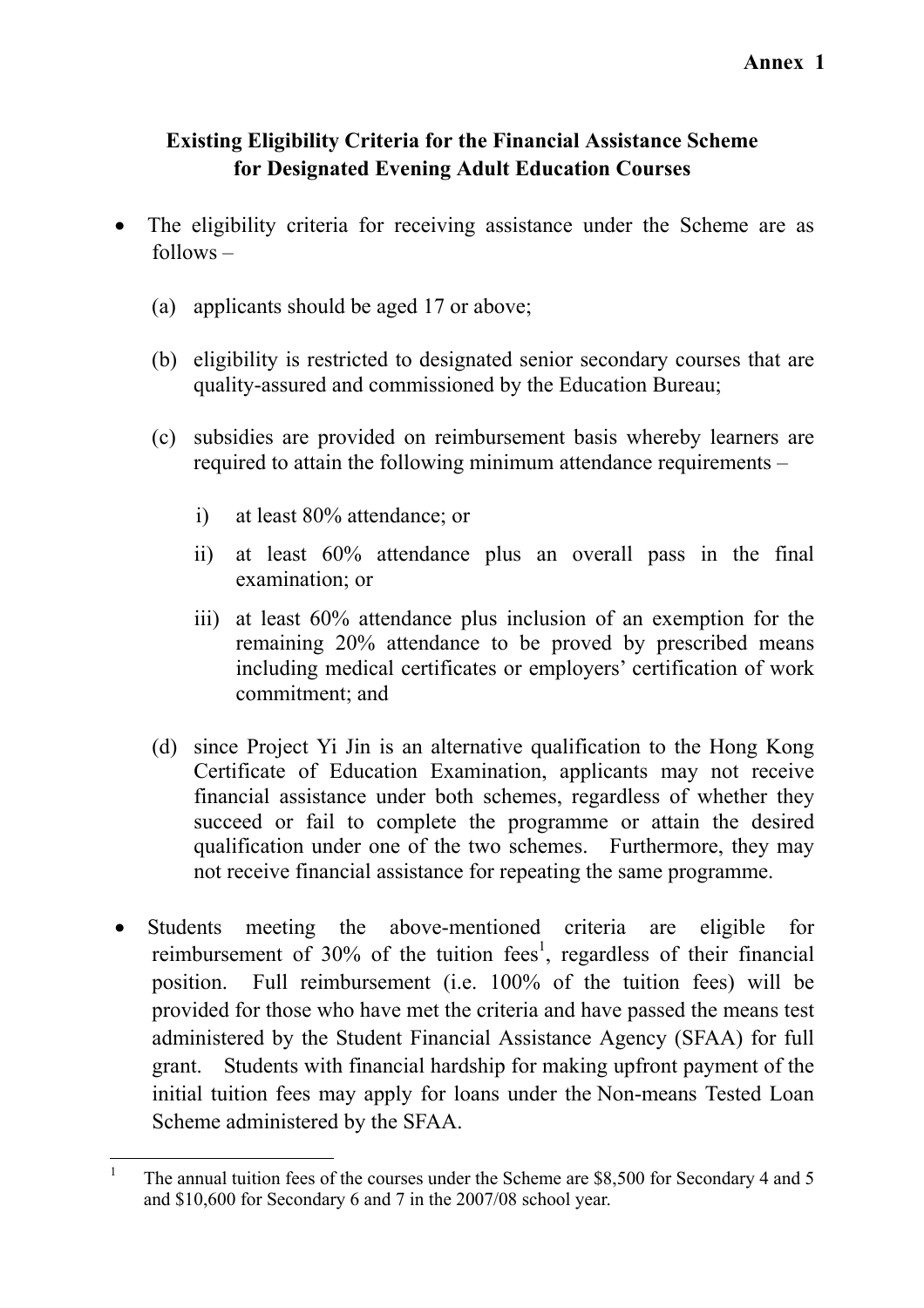# **Proposed Eligibility Criteria for the Enhanced Financial Assistance Scheme for Designated Evening Adult Education Courses**

- The eligibility criteria for receiving assistance under the improved scheme are as follows –
	- (a) applicants should be aged 17 or above;
	- (b) eligibility is restricted to designated secondary courses (inclusive of all secondary levels) that are quality-assured and commissioned by the Education Bureau;
	- (c) subsidies are provided on reimbursement basis whereby learners are required to attain the following minimum attendance requirements –
		- i) at least 80% attendance; or
		- ii) at least 60% attendance plus an overall pass in the final examination; or
		- iii) at least 60% attendance plus inclusion of an exemption for the remaining 20% attendance to be proved by prescribed means including medical certificates or employers' certification of work commitment; and
	- (d) since Project Yi Jin is an alternative qualification to the Hong Kong Certificate of Education Examination, applicants may not receive financial assistance under both schemes, regardless of whether they succeed or fail to complete the programme or attain the desired qualification under one of the two schemes. Furthermore, they may not receive financial assistance for repeating the same programme.
- Students meeting the above-mentioned criteria are eligible for reimbursement of 30% of the tuition fees, regardless of their financial position. Full reimbursement (i.e. 100% of the tuition fees) or half reimbursement (i.e. 50% of the tuition fees) will be provided for those who have met the criteria and have passed the means test administered by the Student Financial Assistance Agency (SFAA) for full grant or half grant respectively. Students with financial hardship for making upfront payment of the initial tuition fees may apply for loans under the Non-means Tested Loan Scheme administered by the SFAA.